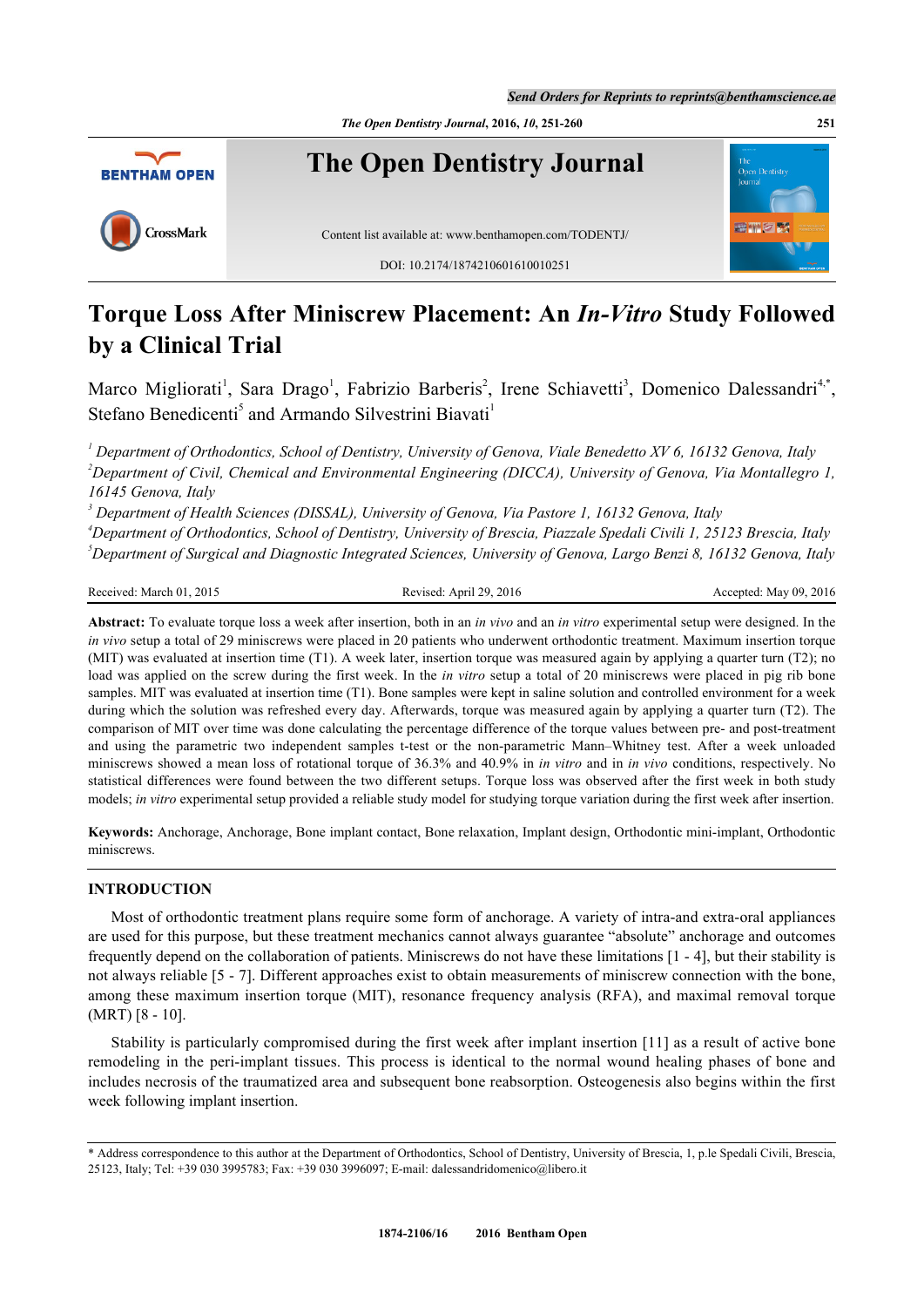Recipient bone is a biphasic material, which presents viscoelastic properties [[12,](#page-8-3) [13\]](#page-8-4): once a device is inserted in it, a mechanical relaxation process occurs, leading to a loss of tensile strength. Since in dentistry implant stability is generally assessed through insertion torque, which is considered the "reference" standard, the short time mechanical response of native bone to unloaded mini-screws can be described by torque recordings.

The hypothesis of the present study was that primary torque loss in the short time (first week after placement) is mainly a mechanical reply of the bone due to its viscoelastic characteristics. To test this hypothesis, we conducted a parallel study on torque measures both in *in vivo* and in *in vitro* conditions, and we recorded torque values twice: at the time of insertion and seven days after insertion, which is the time-point for osteoid appearance according to the literature [\[14](#page-8-5)]. Torque differences between these two recordings were calculated in order to answer to the primary aim of this study.

The effect of implant design on these measures was assessed in order to answer to the secondary aim of this study. In fact, insertion torque might be associated with some of the geometrical characteristics of the implant, such as its diameter [[15](#page-8-6)], thread depth [[16\]](#page-8-7), tapering of the shaft [\[17\]](#page-8-8), longitudinal fluting [[18\]](#page-8-9), and pitch [\[19\]](#page-8-10). In this study we aimed to compare torque recordings in two screw designs differing mainly in shaft conical shape.

To avoid replication of what is already known, we conducted a variety of literature searches for both randomized and non-randomized clinical studies on our research questions. A broad spectrum search strategy was defined with the following subject headings and keywords: orthodontics, torque, mini implant, micro implant, microimplant, screw, mini screw, miniscrew, micro screw, microscrew, and temporary anchorage device. These search terms were individualized for the following electronic databases: PubMed (MEDLINE), EMBASE, CENTRAL, and Google Scholar B. The latter search engine was consulted for Grey literature. These databases where then searched independently by two of the authors (SD and MM).

These researches showed that currently no studies or systematic reviews have addressed our clinical questions. Undertaking this research study was therefore deemed appropriate.

Our primary objectives are defined and summarized in the following PICO (Participants, Interventions, Comparisons, Outcomes) questions: what is the difference in maximum torque values (O) recorded at the time of miniscrew insertion (C) and those measured 1 week after miniscrew placement (I) in adolescent and adult patients in need of stationary anchorage during orthodontic tooth movement (P)? What is the difference in torque loss (O) between Group 1 screws (I) and Group 2 screws (C) in adolescent and adult patients in need of stationary anchorage during orthodontic tooth movement (P)? For the latter, investigating the role of miniscrew design in torque loss, *i.e.* the difference in maximum insertion torque between days number 0 and number 7, we compared two different types of miniscrews.

Furthermore, we will assess the adverse effects of these interventions.

#### **Secondary Objective**

To assess the relaxation prediction capability of an *in vitro* experimental study model, *i.e.* to evaluate the correlation between the maximum insertion torque loss that we recorded *in vivo* at day 7 and those of the same miniscrews placed in pig rib bone samples kept in saline solution for a week.

#### **MATERIALS AND METHODOLOGY**

<span id="page-1-0"></span>This study was conducted according to the Declaration of Helsinki principles. The protocol study was evaluated and accepted by the Health Science Department Council of the University of Genova with the approval number 741. All the participants filled in an informed consent form for participation in research. Two different miniscrew were used: ORTHOImplant (3M Unitek, Monrovia, California), 1.8 mm diameter and 8 mm length (Group 1), and OrthoEasy (Forestadent, Pforzheim, Germany), 1.7 mm diameter and 8 mm length (Group 2). Both devices were scanned by a 20.00 kV scanning electron microscope (model S-2500; Hitachi, Tokyo, Japan), to obtain images on a micrometric scale. Images were obtained at 20 and 80 times magnifications (Fig. **[1](#page-1-0)**) and were then uploaded on ImageJ software (version 1.47b, National Institutes of Health, Maryland, USA). Geometrical aspects of both screws are reported in Table **[1](#page-2-0)**. (Fig. **[1](#page-1-0)**) represents a scanning electron microscope image of the two devices, with a sketch to measure their conical length (which is the length from the tip of the screw to the first thread having a diameter equal to the largest diameter of the threaded part).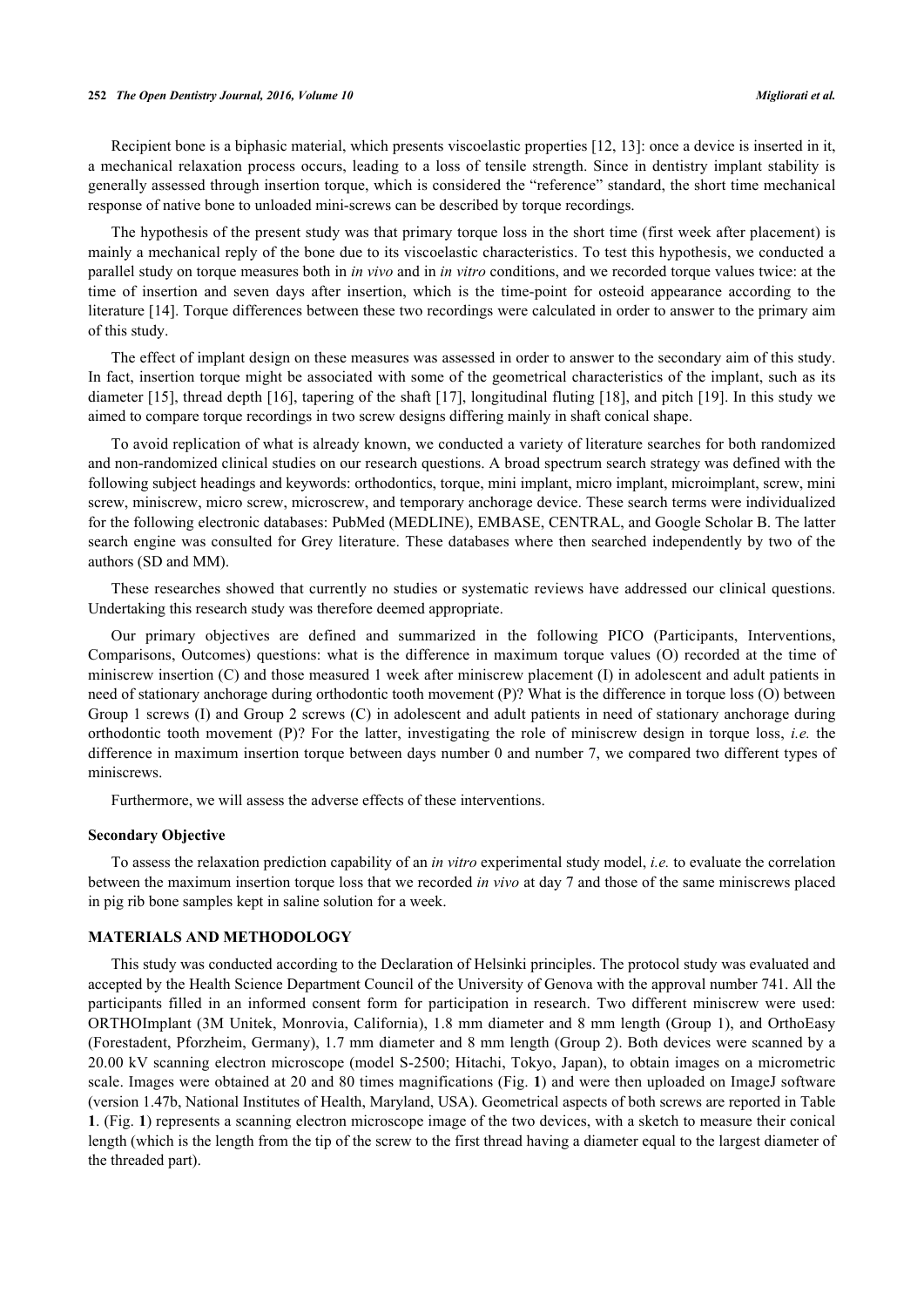

**Fig. (1).** Scanning electronic microscope images of the two miniscrew tested and geometrical sketch of their conical tip. a) ORTHOImplant (3M Unitek): Group 1, b) OrthoEasy (Forestadent): Group 2.

#### <span id="page-2-0"></span>**Table 1. Screws geometrical characteristics.**

|                             | Group 1      | Group 2      |
|-----------------------------|--------------|--------------|
| Depth (mm)                  | 0.111        | 0.327        |
| Screw Pitch (mm)            | 0.573        | 0.837        |
| External Diameter (mm)      | 1.797        | 1.770        |
| Initial Conical Length (mm) | 3.647        | l.961        |
| Thread Opening Angle        | $67^{\circ}$ | $52^{\circ}$ |

# *In Vivo* **Study Model**

The study was designed as a randomized clinical trial (Fig. **[2](#page-2-1)**). Participants were 20 patients (mean age: 17.6 years; 13 females and 7 males). Inclusion criteria were the following: complete dentition, no systemic disease, no alteration of bone metabolism, orthodontic treatment need.

A randomization list was created for the miniscrew type with an allocation ratio of 1:1 in respect of the patient by a dedicated software (GraphPad Software Inc., La Jolla, California). Blinding placement with respect to the miniscrew was not possible since the operator knew what device was used.

Orthodontic treatment and miniscrew placement were performed by an expert clinician (MM) at the School of Dentistry - Orthodontics Department, University of Genova. The two different miniscrews were placed without predrilling under local anaesthesia, a circular lancet was used prior the miniscrews insertion; insertion was performed avoiding that the neck of the device was in contact with the cortical plate at the end of placement, thus allowing the further turn a week later.

#### <span id="page-2-2"></span>**Table 2. Descriptive analysis of miniscrews placed** *in vivo.*

<span id="page-2-1"></span>

|       | <b>TABLE 2</b>                                          |    |  |                                                                |  |                                    |                  |  |
|-------|---------------------------------------------------------|----|--|----------------------------------------------------------------|--|------------------------------------|------------------|--|
|       |                                                         |    |  | <i>In vivo</i> Maxilla Mandible Treatment time (days) Failures |  | Unsucessfull screw duration (days) | Success rate (%) |  |
| Group | 15                                                      |    |  | 159.0                                                          |  |                                    | 100              |  |
| Group | 14                                                      |    |  | 219.6                                                          |  | $65 (*)$                           | 78.6             |  |
| Tot   | 29                                                      | 12 |  | 183.2                                                          |  | 65                                 | 89.3             |  |
|       | *: 1 failure in the mandible; 2 failures in the maxilla |    |  |                                                                |  |                                    |                  |  |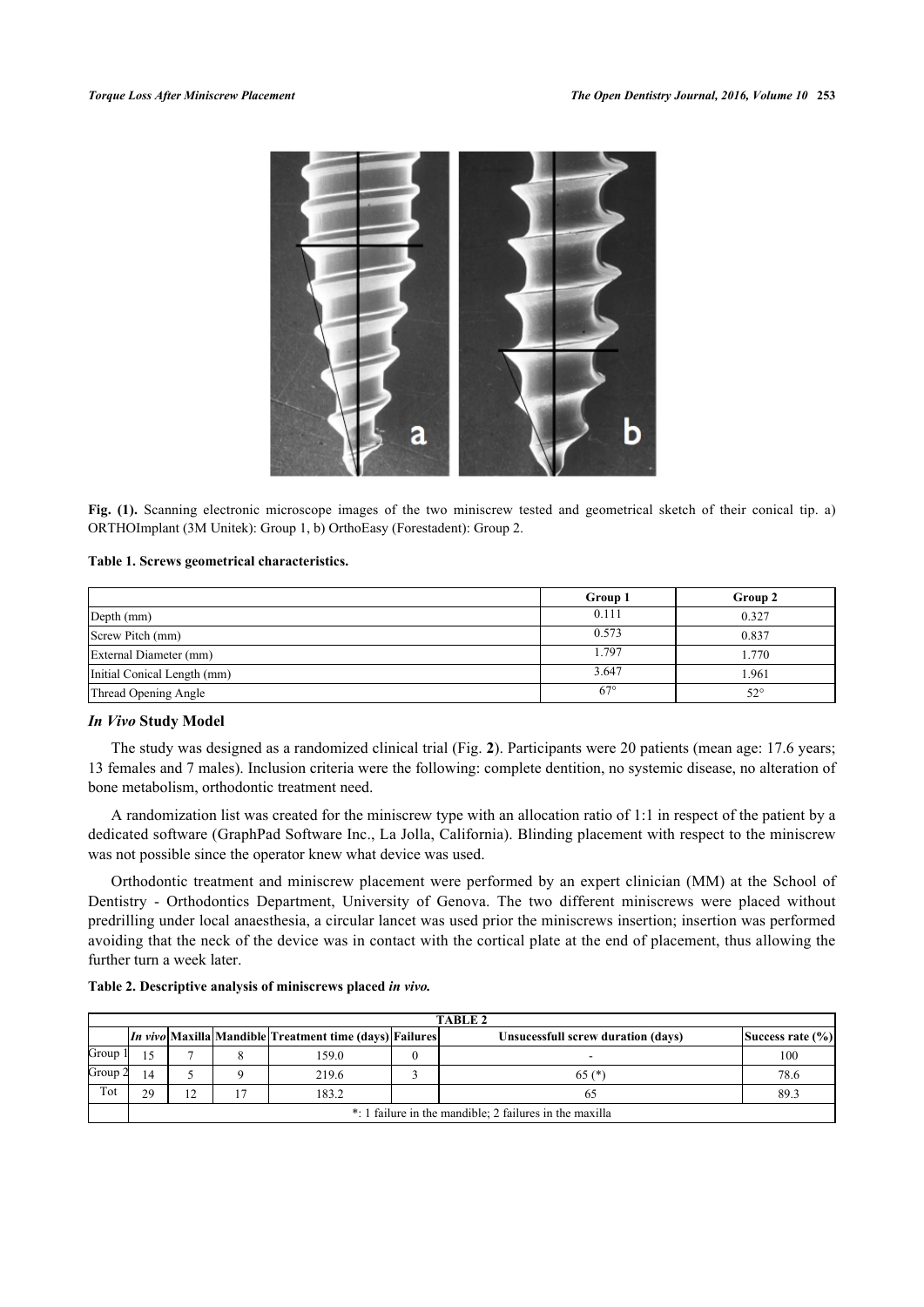

Fig. (2). CONSORT flow chart.

A total of 29 screws were placed in 20 orthodontic patients. Descriptive analysis of miniscrews insertion sites is showed in Table **[2](#page-2-2)**.

Maximum insertion torque (MIT) was measured twice: at the placement time (MIT-T1) and a week later (MIT-T2) applying a quarter of a turn to the screw; it was measured in Ncm with two adapted tips applied to a torque wrench (model TT50 SD, MHH Engineering, Bramley, United Kingdom). Previous observations in clinical practice suggested us that a torque peak is often registered in the final part of the insertion, so that it seemed reasonable to leave a nonscrewed quarter of turn and to compare the two time-points torque recordings as a measure of the loss of bone-to-screw tensile holding.

During the first seven days no orthodontic loads were applied on the screws. When miniscrews were removed the maximum removal torque (MRT) was measured.

The operator collected clinical data and these were blindly sent to the Health Science Department, section of Biostatistic, University of Genova, for the elaboration.

#### *In Vitro* **Study Model**

Mediotoracic ribs of a ten months old male pig were obtained the day of the experiment; a total of 20 specimen 30 mm long were cut from the diaphysis. Pig ribs have weaker bone characteristics than the human mandible, and they show heterogeneity in terms of bone density, but they were chosen for the homogeneity of their cortical thickness, which is even more significant for this kind of test. Ten Group 1 and ten Group 2 miniscrews were used. Each specimen received one screw that was inserted directly through the cortical bone without predrilling. All the screws were placed by the same operator who inserted the miniscrews in the *in vivo* setting, using a digital screwdriver measuring in continue mode the insertion torque (Cedar DID-4, Imada, Northbrook, Illinois): output data were collected by the SW-1SV-USB data acquisition software (Imada, Northbrook, Illinois). Placement was performed avoiding that the neck of the device was in contact with the cortical plate at the end of placement, thus allowing the further turn a week later. After insertion bone samples were stored in a saline solution maintained at 27  $\degree$ C in an environment controlled for humidity and temperature. Saline solution was fully changed every 24 hours, and no loads were applied to the screws.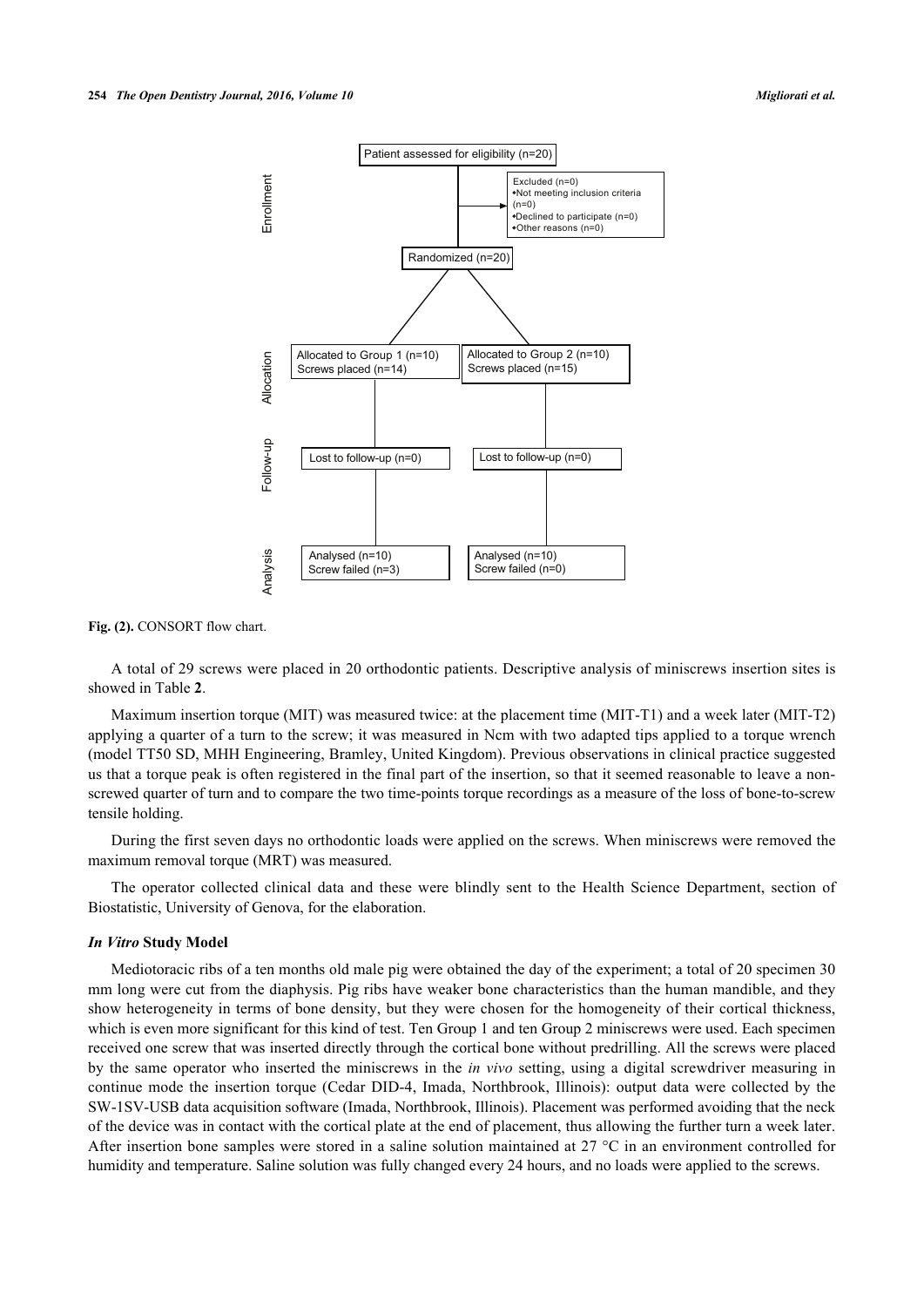Seven days later the same operator used the same screwdriver to apply a quarter of turn on every miniscrew to register the new maximum torque (MIT-T2).

The experiment took place at the Department of Civil, Chemical and Environmental Engineering, University of Genova.

#### **Statistical Analysis**

All characteristics, both at baseline and after one week, were summarized using mean (±standard deviation), median (with interquartile range), or frequencies (with percentages).

An a priori sample size (n) calculation, with the insertion torque as the main outcome, was performed, fixing a power (β) of 95% (z<sub>β</sub>=1.64) and an α of 5% (z<sub>*θ*/2</sub>=1.96), considering clinically significant a difference of 2.5 in the means ( $\mu$ ) of the outcomes between the two groups, with a standard deviation ( $\sigma$ ) of 1.5 estimated from a previously performed pilot study, using the following formula:

$$
n = \frac{(z_{\alpha/2} + z_{\beta})^2 \times 2\sigma^2}{( \mu_2 \cdot \mu_1 )^2}
$$

Normality of variables was assessed by graphical methods (mean of histograms) and confirmed by the Shapiro - Wilk's normality test and Levene's test of homogeneity of variance.

Data which did not fulfill normality assumptions were rank transformed for the non parametric analyses.

A first separate analysis of both implants (*in vitro* and *in vivo*) was performed.

A paired sample t test was used to verify differences in the MIT over time, respectively for *in vivo* and *in vitro* samples.

The comparison of MIT at baseline was computed applying the parametric two independent samples t-test.

The comparison of MIT over time was done calculating the percentage difference of the torque values between preand post-treatment and using the parametric two independent samples t-test and the non-parametric Mann–Whitney test. First, the analysis was executed on all samples, and then comparing separately the different subtypes of implant (Group 1 and Group 2).

Statistical significance was assessed at a level of 0.05 (2-tailed) and all analysis were performed using SPSS v.20.

Both for *in vivo* and *in vitro* samples statistically significant differences (p<0.05) were verified over time, considering each time point of torque measurement (Table **[3](#page-4-0)**). *In vivo* samples were analyzed using parametric tests. *In vitro* samples were investigated both with parametric and non-parametric tests. Statistical analyses performed on all 49 samples together used non-parametric tests.

| Model             | <b>Baseline</b><br>T1) | <b>T2</b>            | <b>End of the treatment</b><br>(T3) | <i>p</i> value                                                                         |
|-------------------|------------------------|----------------------|-------------------------------------|----------------------------------------------------------------------------------------|
| In vivo<br>(Ncm)  | $15.81 \pm 5.61$       | $9.65 \pm 4.15$      | $11.92 \pm 5.84$                    | $0.031$ (T3 vs T2)<br>$\leq 0.001$ (T3 <i>vs</i> T1)<br>$\leq 0.001$ (T2 <i>vs</i> T1) |
| In vitro<br>(Ncm) | $12.50(18.75 - 10.00)$ | $8.00(11.50 - 5.00)$ |                                     | < 0.001                                                                                |

#### <span id="page-4-0"></span>**Table 3. Overall differences overtime.**

# **RESULTS**

### *In Vivo* **Samples**

Group 1 and Group 2 implants revealed statistically significant differences in their MIT at baseline (Group 1: 19.27  $\pm$  3.28; Group 2: 10.71  $\pm$  [4](#page-5-0).75, p<0.001), but not in their percentage trend over time (Table 4).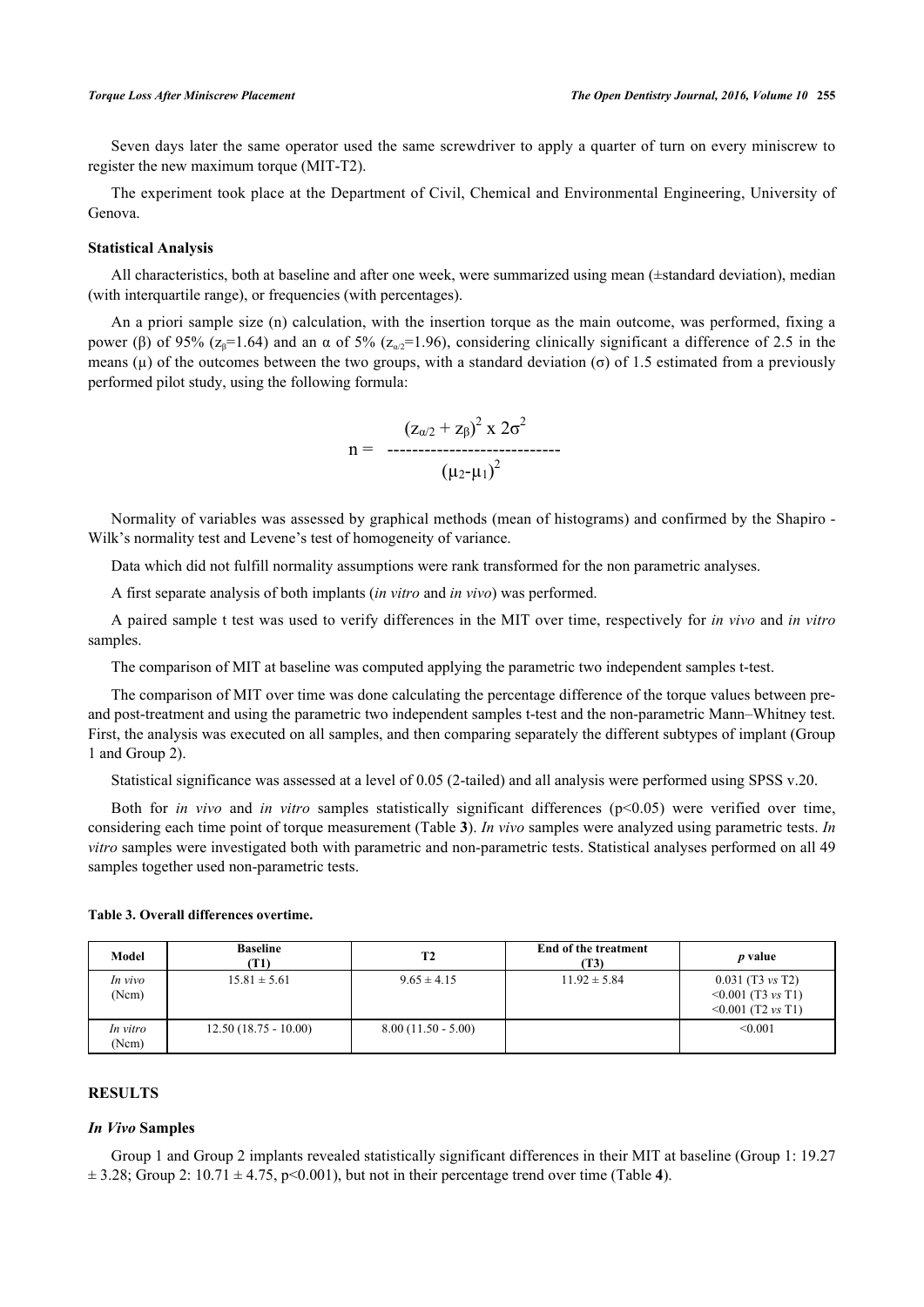| Model and type of<br>implant |         | <b>At baseline (T1)</b> | value      | Over time $(T2-T1 \%)$ | value      | Over time $(T3-T2 \%)$ | value | Over time $(T3-T1\%)$ | value |
|------------------------------|---------|-------------------------|------------|------------------------|------------|------------------------|-------|-----------------------|-------|
| In vivo                      | Group 1 | $19.27 \pm 3.28$        |            | $41.86\% \pm 12.48$    |            | $34.58\% \pm 50.46$    |       | $24.36\% \pm 24.03$   |       |
| $(29$ samples)               | Group 2 | $10.71 \pm 4.75$        | $< 0.001*$ | $39.74\% \pm 17.22$    | 0.705      | $31.36\% \pm 62.03$    | 0.885 | $21.61\% \pm 30.12$   | 0.798 |
| In vitro                     | Group 1 | $17.00(25.75 - 12.00)$  | $0.011*$   | $22.24\% \pm 11.78$    | $< 0.001*$ |                        |       |                       |       |
| $(20 \text{ samples})$       | Group 2 | $10.50(14.00 - 8.50)$   |            | $49.71\% \pm 13.28$    |            |                        |       |                       |       |

#### <span id="page-5-0"></span>**Table 4. Differences between types of implants. Torque values are expressed in Ncm.**

\* statistically significant  $(p < 0.05)$ 

#### *In Vitro* **Samples**

A statistically significant difference  $(p = 0.011)$  in MIT was noticed at baseline between Group 1 (17.00 [25.75 – 12.00]) and Group 2 (10.50 [14.00 – 8.50]). In addition, the percentage reduction of the MIT value over time differed significantly between the two types of implant (Group 1:  $22.24\% \pm 11.78$  $22.24\% \pm 11.78$  $22.24\% \pm 11.78$ ; Group 2:  $49.71\% \pm 13.28$ , p <0.001) (Table 4).

<span id="page-5-1"></span>**Table 5. Differences between** *in vivo* **and** *in vitro* **models. Torque values are expressed in Ncm.**

| Model    |          | At baseline (T1)       | <i>p</i> value | Over time $(T2-T1 \%)$ | <i>p</i> value |  |
|----------|----------|------------------------|----------------|------------------------|----------------|--|
| In vivo  |          | $16.00(20.00 - 11.00)$ | 0.521          | $40.84\% \pm 14.67$    | 0.313          |  |
| In vitro |          | $12.50(18.75 - 10.00)$ |                | $35.97\% \pm 18.65$    |                |  |
| Group 1  | In vivo  | $20.00(22.00 - 17.00)$ | 0.765          | $41.86\% \pm 12.48$    | 0.001          |  |
|          | In vitro | $17.00(25.75 - 12.00)$ |                | $22.24\% \pm 11.78$    |                |  |
| Group 2  | In vivo  | $11.00(14.50 - 7.50)$  | 0.977          | $39.74\% \pm 17.12$    | 0.139          |  |
|          | In vitro | $10.50(14.00 - 8.50)$  |                | $49.71\% \pm 13.28$    |                |  |

### **Statistical Analysis on all 49 Samples Together**

At baseline *in vivo* and *in vitro* implants did not show any statistically significant difference in MIT (p = 0.521). No differences were also evidenced between the two models (*in vivo* and *in vitro*) over time (p = 0.313) (Table **[5](#page-5-1)**).

No significant differences between *in vitro* and *in vivo* samples were also found considering separately the two types of implant (Group 1 and Group 2) at baseline ( $p = 0.765$  for Group 1 and  $p = 0.977$  for Group 2), and over time for Group 2 implant ( $p = 0.139$ ). Otherwise, a statistically significant difference ( $p = 0.001$ ) in time trend of Group 1 implants was shown between *in vivo* (41.86% ±12.48) and *in vitro* models (22.24% ± 11.78) (Table **[5](#page-5-1)**).

No side effects were observed after T2 torque registration in orthodontic patients. No dropouts were observed in the clinical study.

#### **DISCUSSION**

### **Torque Loss**

Torque loss a week after miniscrew placement showed a mean value of -6.16 Ncm *in vivo* and -4.50 Ncm *in vitro*. This difference was not significant and demonstrate the possibility to have a good *in vitro* model for bone mechanical response evaluation in the first seven days, before new woven bone deposition has started [[20\]](#page-8-11). The study of primary stability should not be focused only on miniscrews placement time-point, but it should consider all the events occurring until the biological reply of the bone becomes predominant. In the first week we observed no difference in torque changes among the two experimental setups. This could suggest that the first phenomena after miniscrews placement are primarily mechanical and not biological, thus related to bone viscoelastics properties and to the damage induced by screw placement.

#### **Stability Over Time**

According to the literature, maximum insertion torque is related to screw design, such as to bone characteristics [[21](#page-8-12), [22\]](#page-8-13). Particularly, Group 2 screws have a larger depth, which should count for higher MIT [\[23](#page-8-14)]; on the other hand they have a larger pitch and a smaller conical length, which are factors decreasing insertion torque [[24,](#page-8-15) [25\]](#page-8-16). According with what was observed in a previous experimental study involving the same two groups [\[26](#page-8-17)], Group 2 screws showed a smaller mean MIT. This might be a consequence of their reduced conical part, which their increased thread depth cannot compensate.

The *in vivo* study indicates that the torque's decrease percentage a week after placement (40.9%) is not different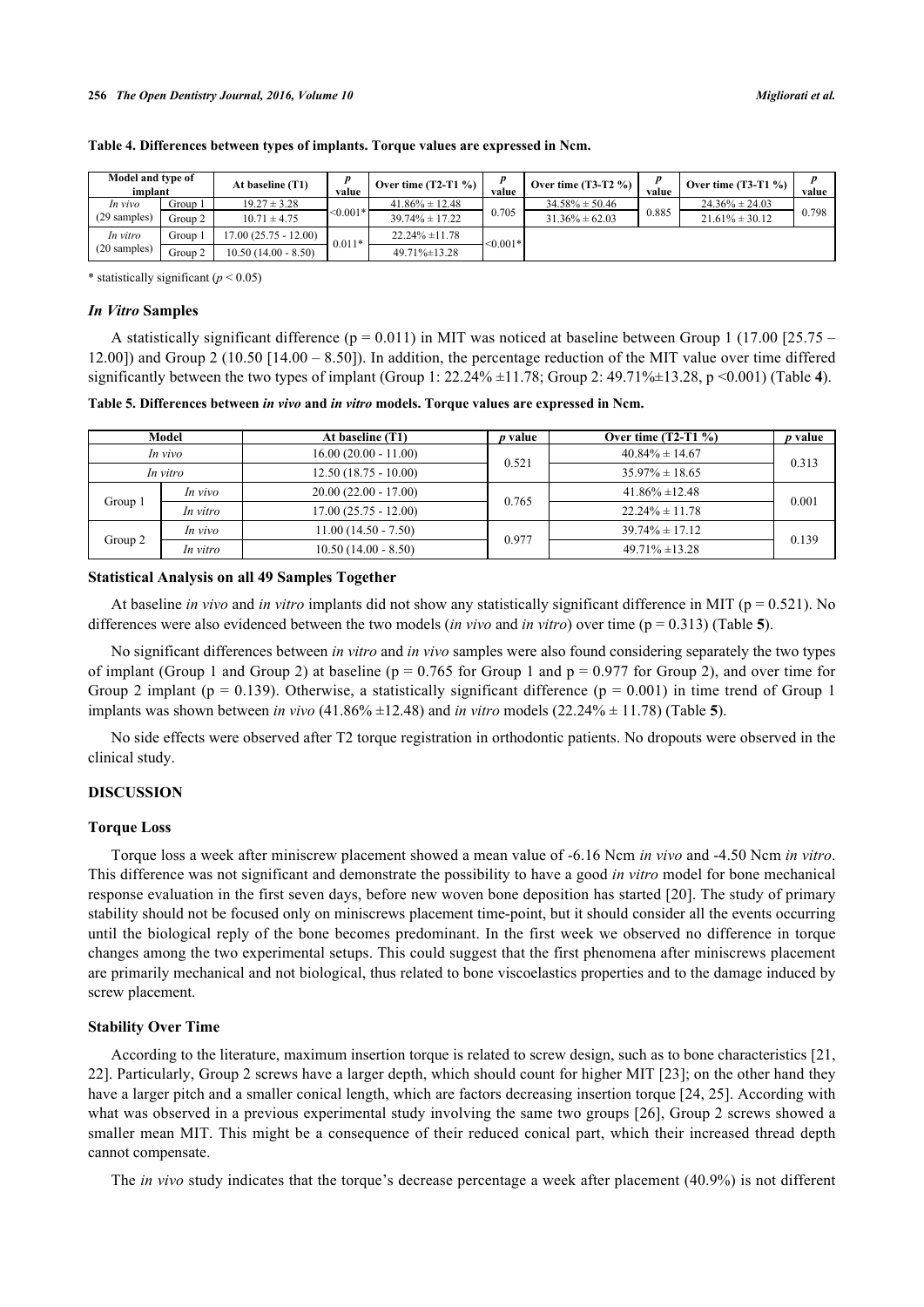among the devices, as well as the difference observed between T3 (screw removal) and T2, and between T3 and T1; this could suggest that all initial differences between the devices in the bone-screw interface did not affect the remodeling rate after the relaxation process.

From a biological point of view, at one week after insertion, the bone-screw interface is in a phase of osteoclastic activity [[27\]](#page-9-0) and the bone-screw contact presents a reduced surface.

From a mechanical point of view, the propagation of microcracks produced during insertion might compromise the stability of the mini-implant, so that the differences between the implant types in placement torque and its absolute decrease during the first week could be related to the influence of the depth and shape of the threads and other design variables on the amount of linear microdamage, which is even believed to have a role in targeting active resorption in the cortical bone [[28\]](#page-9-1). This would confirm that the device characteristics play a crucial role in the bone/screw interface, which guarantees primary stability.

The overall tendency of the screw/bone contact tensile force during showed a decrease after a week (T1), and an increase between T2 and T3, when the biological effects become predominant. Nevertheless, the removal torque showed a lower value when compared to the maximum initial torque, but higher than the value observed at T2. The mean maximum removal torque (MRT) had a value of 11.92 Ncm: this means that in our study, at the end of treatment, torque values showed a mean percentage reduction of 23%.

# **Insertion Torque Graphs**

The use of a digital torque sensor and a dedicated software in the *in vitro* experimental set up allowed us not only to detect MIT, but also to collect data in a continuous mode and to represent them over a graph. Fig. (**[3](#page-6-0)**) shows a dispersion graph of relative maximum torque values registered during the insertion of a miniscrew.

<span id="page-6-0"></span>

Fig. (3). CONSORT flow chart.

Some variations may be due to differences in the recipient bone block, but the graph pattern we found was qualitatively the same for each group, as well as the way the MIT is reached. Particularly, the initial torque increase is almost linear, but the steepness of the slope could change according to the implant type and bone quality; this may reveal differences in the way the peri-screw bone is compressed by the threads. Moreover, we believe that also the amplitude of the torque oscillations following the linear phase may have a role in describing bone stress. Another interesting finding we observed is when the maximum torque value has been recorded: the highest average torque was not at the end of the placement but in the initial part of the slope. Presumably, this value was reached when the maximum external diameter of the screw engaged the cortical layer; beyond this point no difference in the screw geometry occurred, and the overall torque value constantly decreased. In some cases, a torque peak was registered in the final part of the insertion, probably due to the generated bone compression.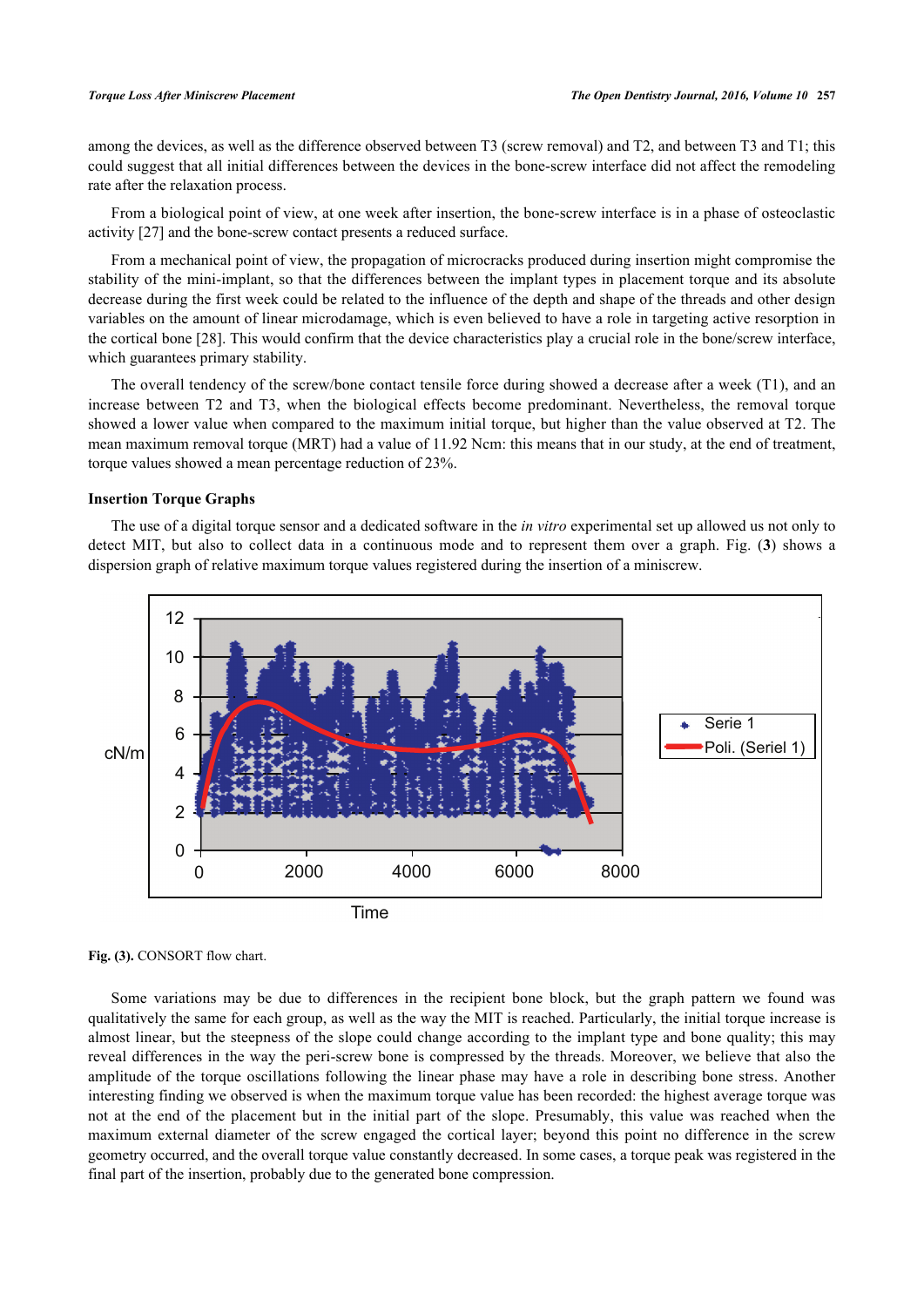Some clinical considerations could be taken from this preliminary study: considering the loss of stability of unloaded screws after a week, no load should be applied on those miniscrews with low placement torque. Moreover, since insertion torque significantly depend on the miniscrew type, in clinical use some devices exceed Motoyoshi's range [[29](#page-9-2)] and still remain successful. Limitations of this study have to be taken into account, considering that absolute torque values depend on many bone and screw variables, so that there is no evidence to prescribe torque ranges for higher success rates [\[30](#page-9-3)]; on the other hand, information on torque percentage reduction is much more a description of bone response. Moreover soft tissue thickness should be measured at the time of insertion in order to guarantee the same insertion depths of all mini-implants. Absolute expected torque values could be used as a reference in clinical practice only if extracted by a database organized according to the screw and bone type. More studies with different study design, latency duration and applied load will be useful.

# **CONCLUSION**

The present study led to the following conclusions:

- 1. Torque loss after miniscrew placement in the first week was observed both *in vivo* and *in vitro*.
- 2. The two different miniscrew types that we tested showed a different initial insertion torque, but *in vivo* the percentage torque loss a week after placement was similar.
- 3. There were no statistically significant differences in torque variations compared to removal day between the two types of miniscrew in the *in vivo* setting.
- 4. There were no statistically significant differences in insertion torque and in torque loss after the first week between *in vivo* and *in vitro* settings.

# **AUTHORS' CONTRIBUTIONS**

All authors read and approved the final manuscript. Marco Migliorati and Armando Silvestrini Biavati coordinated the study development, participated in its design, performed the experimental part, and wrote the paper. Domenico Dalessandri and Sara Drago participated in drafting the paper and performed the experimental part. Irene Schiavetti was involved in selecting and performing statistical analysis. Fabrizio Barberis and Marco Migliorati were involved in interpreting data and revised the paper critically for important intellectual content. Stefano Benedicenti conceived the study, participated in its design and making substantial contributions to interpretation of data.

# **CONFLICT OF INTEREST**

The authors confirm that this article content has no conflict of interest.

# **ACKNOWLEDGEMENTS**

Declared none.

# **REFERENCES**

- <span id="page-7-0"></span>[1] Kanomi R. Mini-implant for orthodontic anchorage. J Clin Orthod 1997; 31(11): 763-7. [PMID: [9511584\]](http://www.ncbi.nlm.nih.gov/pubmed/9511584)
- [2] Costa A, Raffainl M, Melsen B. Miniscrews as orthodontic anchorage: a preliminary report. Int J Adult Orthodon Orthognath Surg 1998; 13(3): 201-9. [PMID: [9835819\]](http://www.ncbi.nlm.nih.gov/pubmed/9835819)
- [3] Kyung HM, Park HS, Bae SM, Sung JH, Kim IB. Development of orthodontic micro-implants for intraoral anchorage. J Clin Orthod 2003; 37(6): 321-8. [PMID: [12866214\]](http://www.ncbi.nlm.nih.gov/pubmed/12866214)
- <span id="page-7-1"></span>[4] Sung JH, Kyung HM, Bae SM, Park HS, Kwon OW, McNamara J. Microimplants in Orthodontics. Daegu: Dentos Inc 2006.
- <span id="page-7-2"></span>[5] Mesa F, Muñoz R, Noguerol B, de Dios Luna J, Galindo P, O'Valle F. Multivariate study of factors influencing primary dental implant stability. Clin Oral Implants Res 2008; 19(2): 196-200. [\[http://dx.doi.org/10.1111/j.1600-0501.2007.01450.x\]](http://dx.doi.org/10.1111/j.1600-0501.2007.01450.x) [PMID: [18039335](http://www.ncbi.nlm.nih.gov/pubmed/18039335)]
- [6] Park HS, Jeong SH, Kwon OW. Factors affecting the clinical success of screw implants used as orthodontic anchorage. Am J Orthod Dentofacial Orthop 2006; 130(1): 18-25. [\[http://dx.doi.org/10.1016/j.ajodo.2004.11.032\]](http://dx.doi.org/10.1016/j.ajodo.2004.11.032) [PMID: [16849067](http://www.ncbi.nlm.nih.gov/pubmed/16849067)]
- <span id="page-7-3"></span>[7] Dalessandri D, Salgarello S, Dalessandri M, *et al.* Determinants for success rates of temporary anchorage devices in orthodontics: a metaanalysis (n > 50). Eur J Orthod 2014; 36(3): 303-13.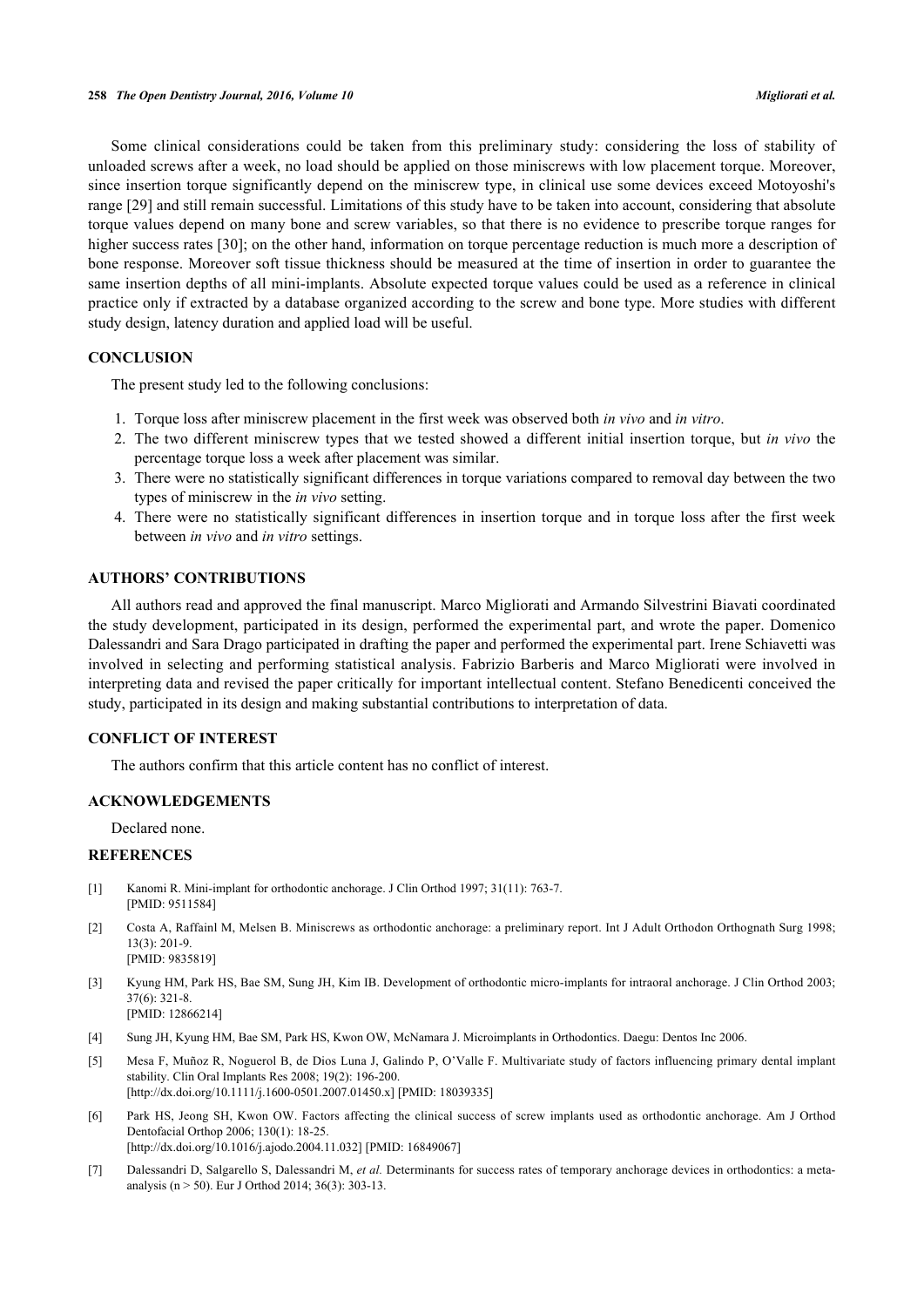[\[http://dx.doi.org/10.1093/ejo/cjt049\]](http://dx.doi.org/10.1093/ejo/cjt049) [PMID: [23873818](http://www.ncbi.nlm.nih.gov/pubmed/23873818)]

- <span id="page-8-0"></span>[8] Su YY, Wilmes B, Hönscheid R, Drescher D. Application of a wireless resonance frequency transducer to assess primary stability of orthodontic mini-implants: an *in vitro* study in pig ilia. Int J Oral Maxillofac Implants 2009; 24(4): 647-54. [PMID: [19885404\]](http://www.ncbi.nlm.nih.gov/pubmed/19885404)
- [9] Nienkemper M, Wilmes B, Panayotidis A, *et al.* Measurement of mini-implant stability using resonance frequency analysis. Angle Orthod 2013; 83(2): 230-8. [\[http://dx.doi.org/10.2319/043012-354.1](http://dx.doi.org/10.2319/043012-354.1)] [PMID: [22931201](http://www.ncbi.nlm.nih.gov/pubmed/22931201)]
- 
- <span id="page-8-1"></span>[10] Nienkemper M, Wilmes B, Pauls A, Drescher D. Mini-implant stability at the initial healing period: a clinical pilot study. Angle Orthod 2014; 84(1): 127-33. [\[http://dx.doi.org/10.2319/040813-271.1](http://dx.doi.org/10.2319/040813-271.1)] [PMID: [23883287](http://www.ncbi.nlm.nih.gov/pubmed/23883287)]
- <span id="page-8-2"></span>[11] Abrahamsson I, Berglundh T, Linder E, Lang NP, Lindhe J. Early bone formation adjacent to rough and turned endosseous implant surfaces. An experimental study in the dog. Clin Oral Implants Res 2004; 15(4): 381-92. [\[http://dx.doi.org/10.1111/j.1600-0501.2004.01082.x\]](http://dx.doi.org/10.1111/j.1600-0501.2004.01082.x) [PMID: [15248872](http://www.ncbi.nlm.nih.gov/pubmed/15248872)]
- <span id="page-8-3"></span>[12] Lakes RS, Katz JL. Viscoelastic properties of wet cortical bone--II. Relaxation mechanisms. J Biomech 1979; 12(9): 679-87. [\[http://dx.doi.org/10.1016/0021-9290\(79\)90017-4](http://dx.doi.org/10.1016/0021-9290(79)90017-4)] [PMID: [489635](http://www.ncbi.nlm.nih.gov/pubmed/489635)]
- <span id="page-8-4"></span>[13] Guedes RM, Simões JA, Morais JL. Viscoelastic behaviour and failure of bovine cancellous bone under constant strain rate. J Biomech 2006;  $39(1)$ : 49-60. [\[http://dx.doi.org/10.1016/j.jbiomech.2004.11.005\]](http://dx.doi.org/10.1016/j.jbiomech.2004.11.005) [PMID: [16271587](http://www.ncbi.nlm.nih.gov/pubmed/16271587)]
- <span id="page-8-5"></span>[14] Raghavendra S, Wood MC, Taylor TD. Early wound healing around endosseous implants: a review of the literature. Int J Oral Maxillofac Implants 2005; 20(3): 425-31. [PMID: [15973954\]](http://www.ncbi.nlm.nih.gov/pubmed/15973954)
- <span id="page-8-6"></span>[15] Shah AH, Behrents RG, Kim KB, Kyung HM, Buschang PH. Effects of screw and host factors on insertion torque and pullout strength. Angle Orthod 2012; 82(4): 603-10. [\[http://dx.doi.org/10.2319/070111-427.1](http://dx.doi.org/10.2319/070111-427.1)] [PMID: [22149542](http://www.ncbi.nlm.nih.gov/pubmed/22149542)]
- <span id="page-8-7"></span>[16] Migliorati M, Benedicenti S, Signori A, *et al.* Thread shape factor: evaluation of three different orthodontic miniscrews stability. Eur J Orthod 2013; 35(3): 401-5. [\[http://dx.doi.org/10.1093/ejo/cjr145](http://dx.doi.org/10.1093/ejo/cjr145)] [PMID: [22267706\]](http://www.ncbi.nlm.nih.gov/pubmed/22267706)
- <span id="page-8-8"></span>[17] Lim SA, Cha JY, Hwang CJ. Insertion torque of orthodontic miniscrews according to changes in shape, diameter and length. Angle Orthod 2008; 78(2): 234-40. [\[http://dx.doi.org/10.2319/121206-507.1](http://dx.doi.org/10.2319/121206-507.1)] [PMID: [18251617](http://www.ncbi.nlm.nih.gov/pubmed/18251617)]
- <span id="page-8-9"></span>[18] Brinley CL, Behrents R, Kim KB, Condoor S, Kyung HM, Buschang PH. Pitch and longitudinal fluting effects on the primary stability of miniscrew implants. Angle Orthod 2009; 79(6): 1156-61. [\[http://dx.doi.org/10.2319/103108-554R.1\]](http://dx.doi.org/10.2319/103108-554R.1) [PMID: [19852609](http://www.ncbi.nlm.nih.gov/pubmed/19852609)]
- <span id="page-8-10"></span>[19] Migliorati M, Benedicenti S, Signori A, *et al.* Miniscrew design and bone characteristics: an experimental study of primary stability. Am J Orthod Dentofacial Orthop 2012; 142(2): 228-34. [\[http://dx.doi.org/10.1016/j.ajodo.2012.03.029\]](http://dx.doi.org/10.1016/j.ajodo.2012.03.029) [PMID: [22858333](http://www.ncbi.nlm.nih.gov/pubmed/22858333)]
- <span id="page-8-11"></span>[20] Wilmes B, Drescher D. Impact of insertion depth and predrilling diameter on primary stability of orthodontic mini-implants. Angle Orthod 2009; 79(4): 609-14. [\[http://dx.doi.org/10.2319/071708-373.1](http://dx.doi.org/10.2319/071708-373.1)] [PMID: [19537867](http://www.ncbi.nlm.nih.gov/pubmed/19537867)]
- <span id="page-8-12"></span>[21] Su YY, Wilmes B, Hönscheid R, Drescher D. Comparison of self-tapping and self-drilling orthodontic mini-implants: an animal study of insertion torque and displacement under lateral loading. Int J Oral Maxillofac Implants 2009; 24(3): 404-11. [PMID: [19587861\]](http://www.ncbi.nlm.nih.gov/pubmed/19587861)
- <span id="page-8-13"></span>[22] Lee NK, Baek SH. Effects of the diameter and shape of orthodontic mini-implants on microdamage to the cortical bone. Am J Orthod Dentofacial Orthop 2010; 138(1): 8.e1-8. [\[http://dx.doi.org/10.1016/j.ajodo.2010.02.019\]](http://dx.doi.org/10.1016/j.ajodo.2010.02.019) [PMID: [20620822](http://www.ncbi.nlm.nih.gov/pubmed/20620822)]
- <span id="page-8-14"></span>[23] Barros SE, Janson G, Chiqueto K, Garib DG, Janson M. Effect of mini-implant diameter on fracture risk and self-drilling efficacy. Am J Orthod Dentofacial Orthop 2011; 140(4): e181-92. [\[http://dx.doi.org/10.1016/j.ajodo.2011.06.016\]](http://dx.doi.org/10.1016/j.ajodo.2011.06.016) [PMID: [21967956](http://www.ncbi.nlm.nih.gov/pubmed/21967956)]
- <span id="page-8-15"></span>[24] Hung E, Oliver D, Kim KB, Kyung HM, Buschang PH. Effects of pilot hole size and bone density on miniscrew implants' stability. Clin Implant Dent Relat Res 2012; 14(3): 454-60. [\[http://dx.doi.org/10.1111/j.1708-8208.2010.00269.x\]](http://dx.doi.org/10.1111/j.1708-8208.2010.00269.x) [PMID: [20345986](http://www.ncbi.nlm.nih.gov/pubmed/20345986)]
- <span id="page-8-16"></span>[25] Buffoli B, Dalessandri M, Favero G, *et al.* AQP1 expression in human gingiva and its correlation with periodontal and peri-implant tissue alterations. Acta Histochem 2014; 116(5): 898-904. [\[http://dx.doi.org/10.1016/j.acthis.2014.02.010\]](http://dx.doi.org/10.1016/j.acthis.2014.02.010) [PMID: [24698289](http://www.ncbi.nlm.nih.gov/pubmed/24698289)]
- <span id="page-8-17"></span>[26] Maiorana C, Farronato D, Pieroni S, Cicciù M, Andreoni D, Santoro F. A four-year survival rate multicenter prospective clinical study on 377 implants: correlations between implant insertion torque, diameter and bone quality. J Oral Implantol 2015; 41(3): e60-5. [\[http://dx.doi.org/10.1563/AAID-JOI-D-13-00206\]](http://dx.doi.org/10.1563/AAID-JOI-D-13-00206) [PMID: [24517193](http://www.ncbi.nlm.nih.gov/pubmed/24517193)]